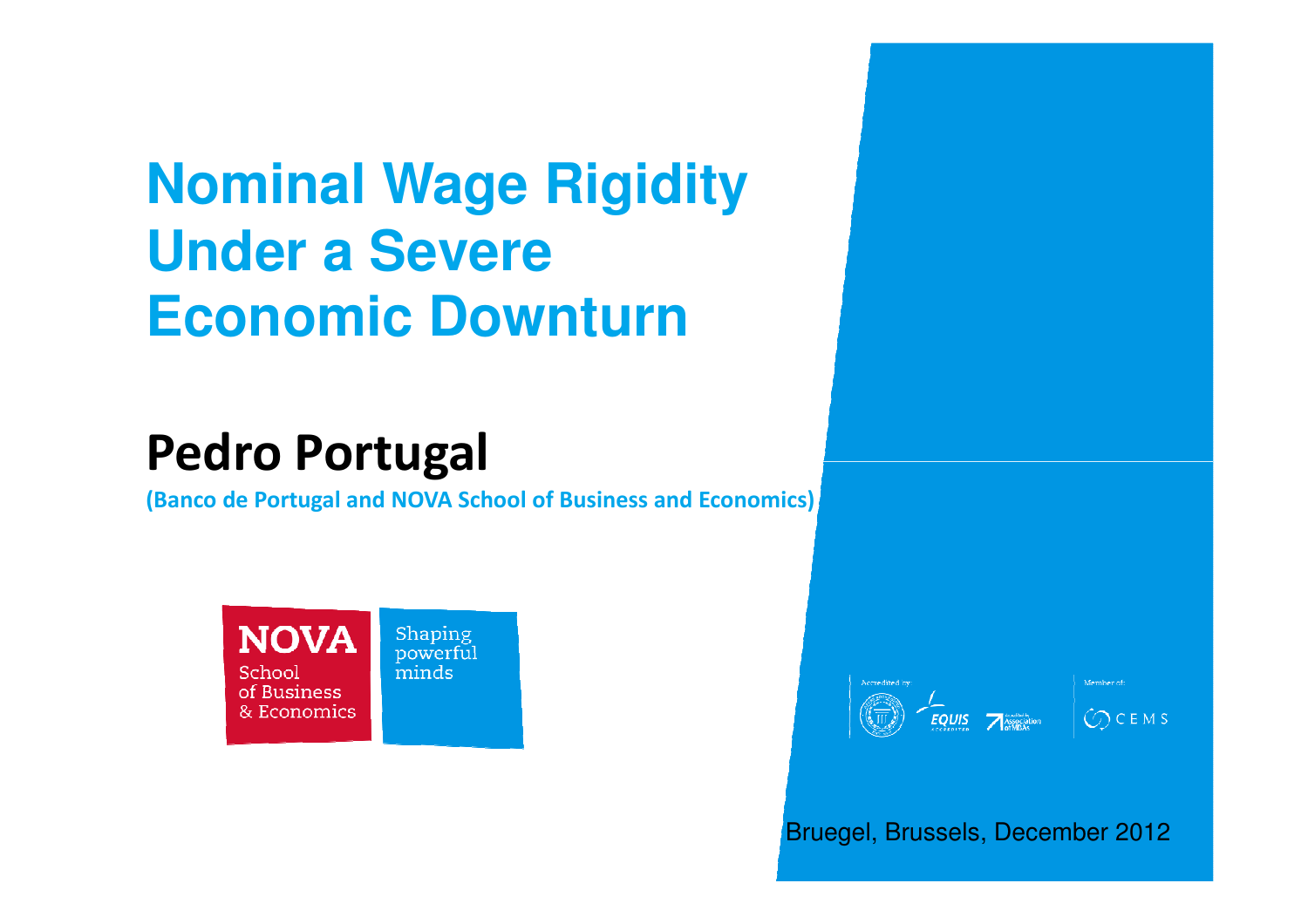## A dysfunctional labor market

- $\bullet$  Poorly designed labor market institutions
	- –Extreme employment protection
	- –Extreme unemployment protection
	- –Extreme labor income protection
	- –Extreme nominal wage rigidity
- • Generated
	- A sclerotic labor market –
	- –A chronic productivity problem in the economy
	- –A segmented labor market



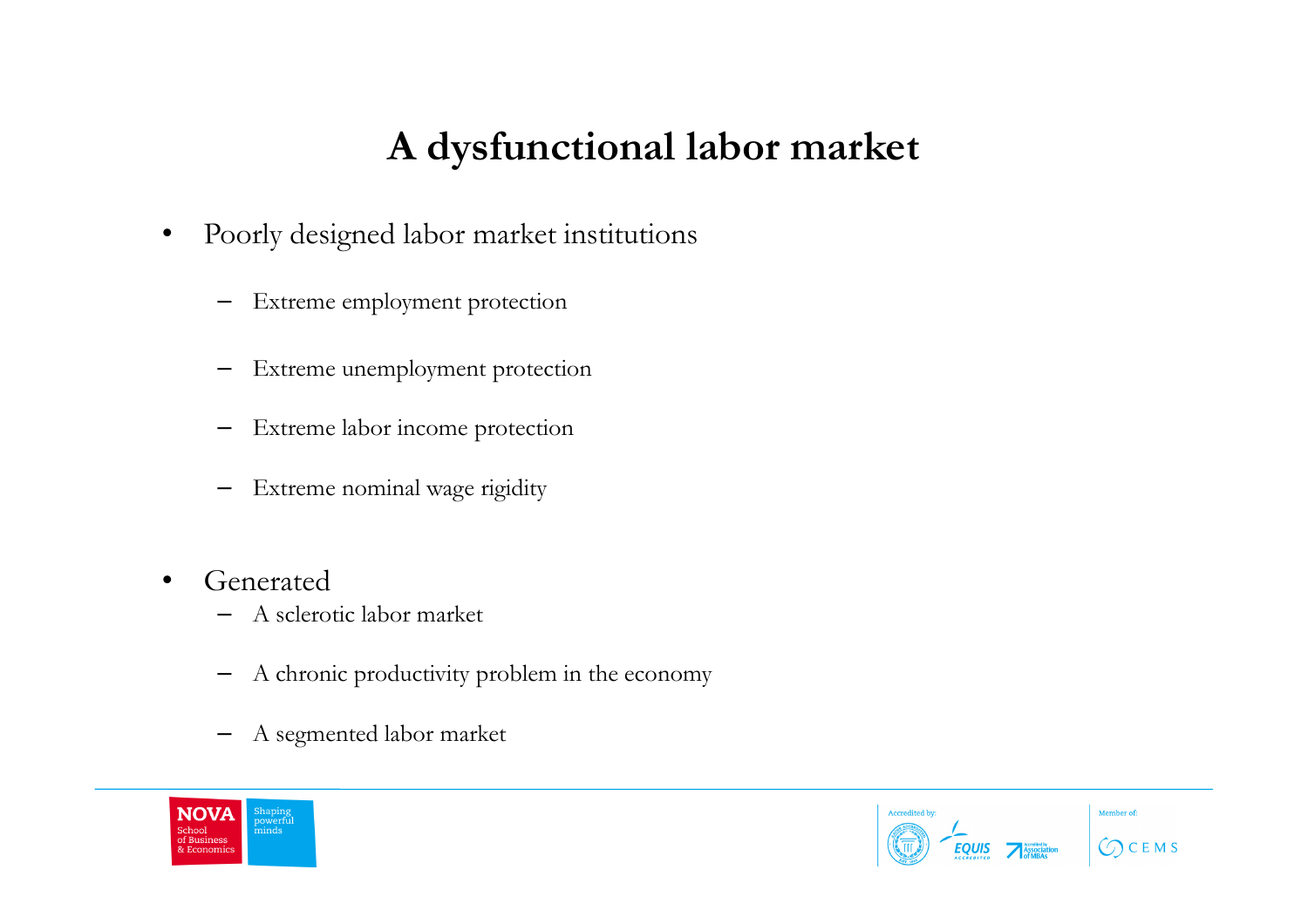## The architecture of the wage setting system

- $\bullet$ National mandatory minimum wage
- $\bullet$ Nominal wage cuts are forbidden since the 1950s
- $\bullet$ Unions have monopoly over wage negotiations
- $\bullet$  Wage negotiations between trade unions and employers' associations define wage floors by occupation category (around 30 000 job-titles)
- $\bullet$  The wage agreement, by law, solely binds unionized workers and the firms that are members of the employer association
- $\bullet$  There are no mechanisms that oblige unions and employers associations to disclose their constituency
- $\bullet$  The legal conundrum is circumvented via the use of extension clauses (often to the whole industry) by the Ministry of Employment
- $\bullet$ It is hard to conceive what kind of incentive mechanisms are at work



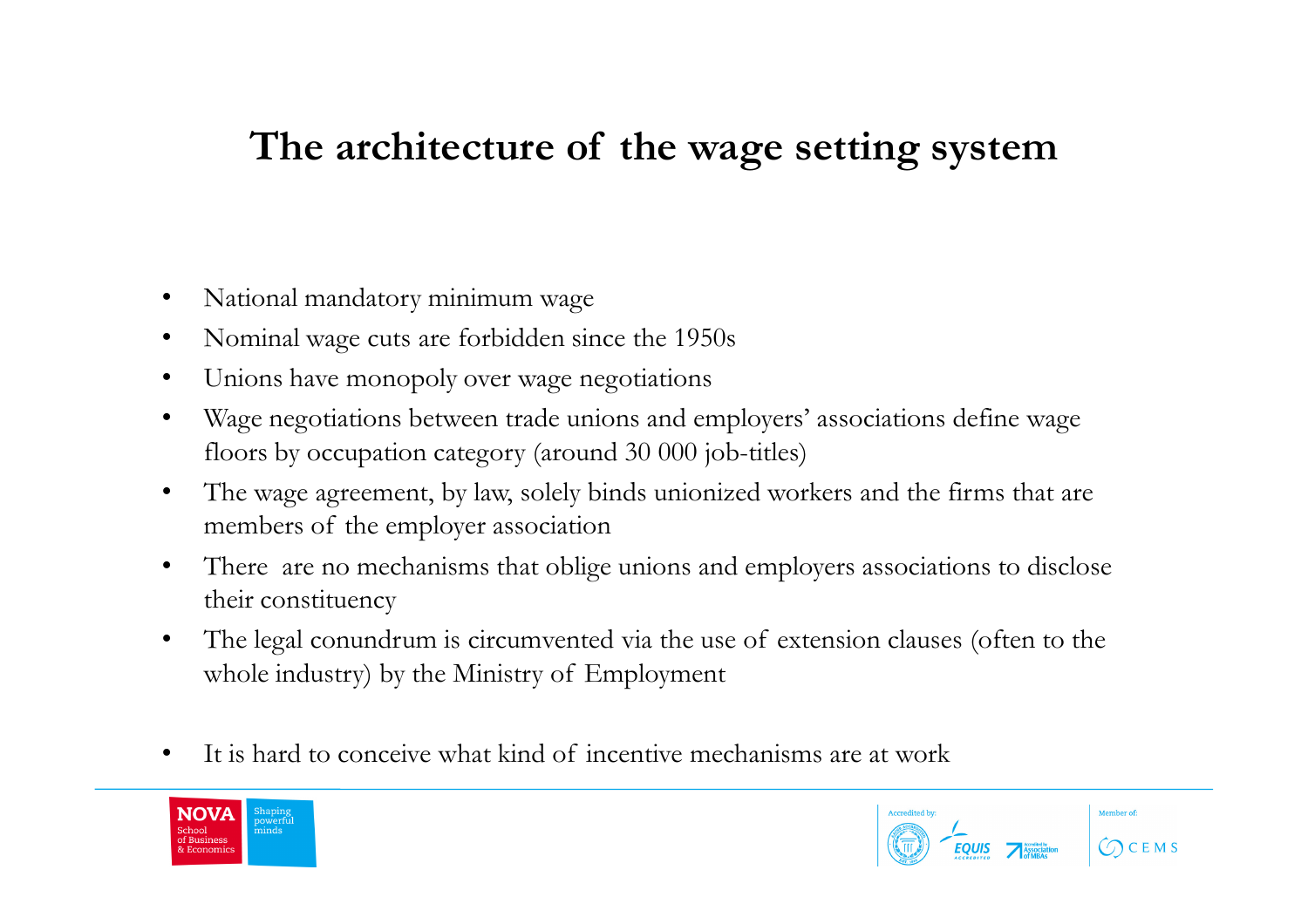## The incidence of minimum wage is strong and doubled in just three years





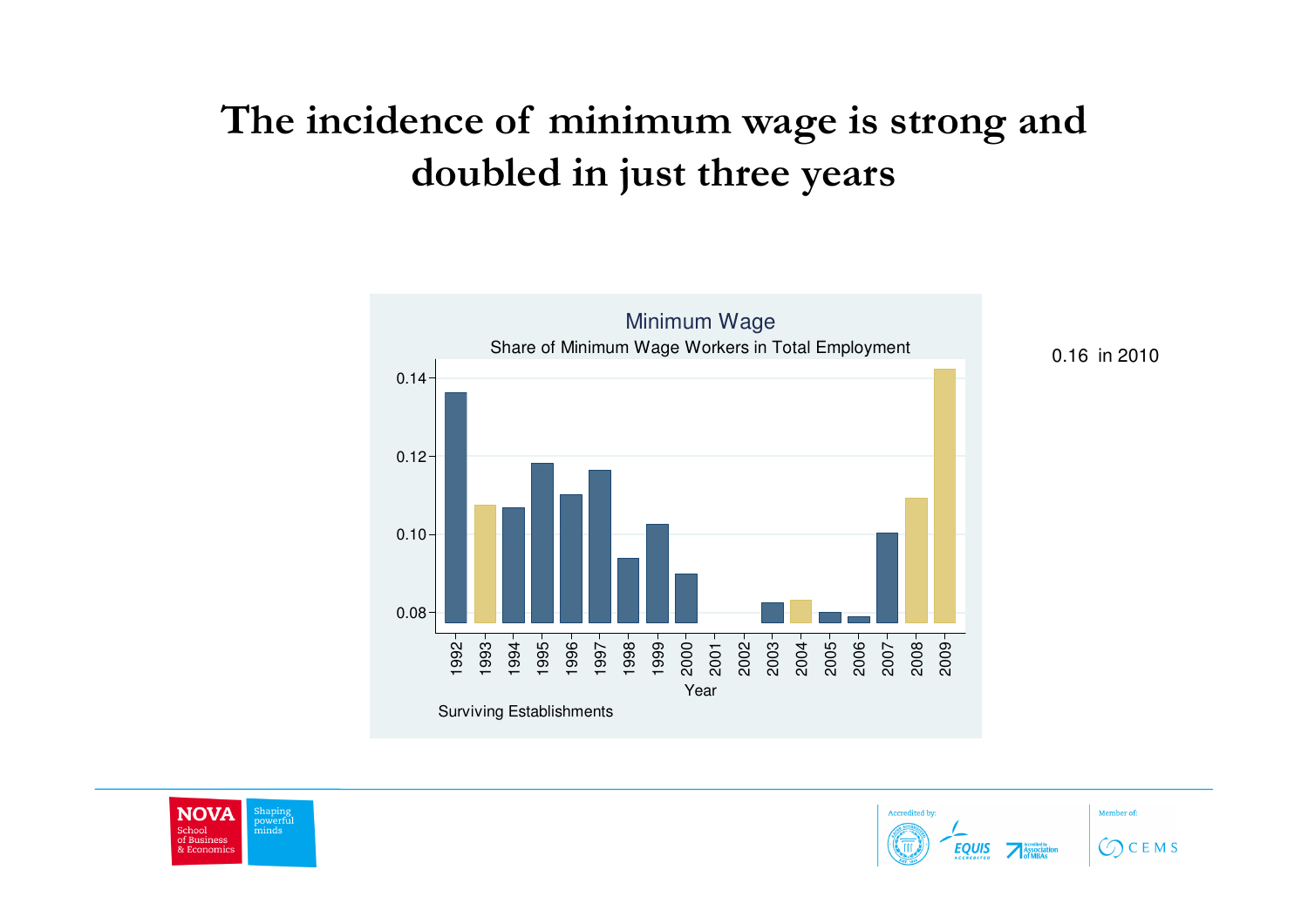## Nominal wage rigidity is severe



Dickens et al., JEP, 2006



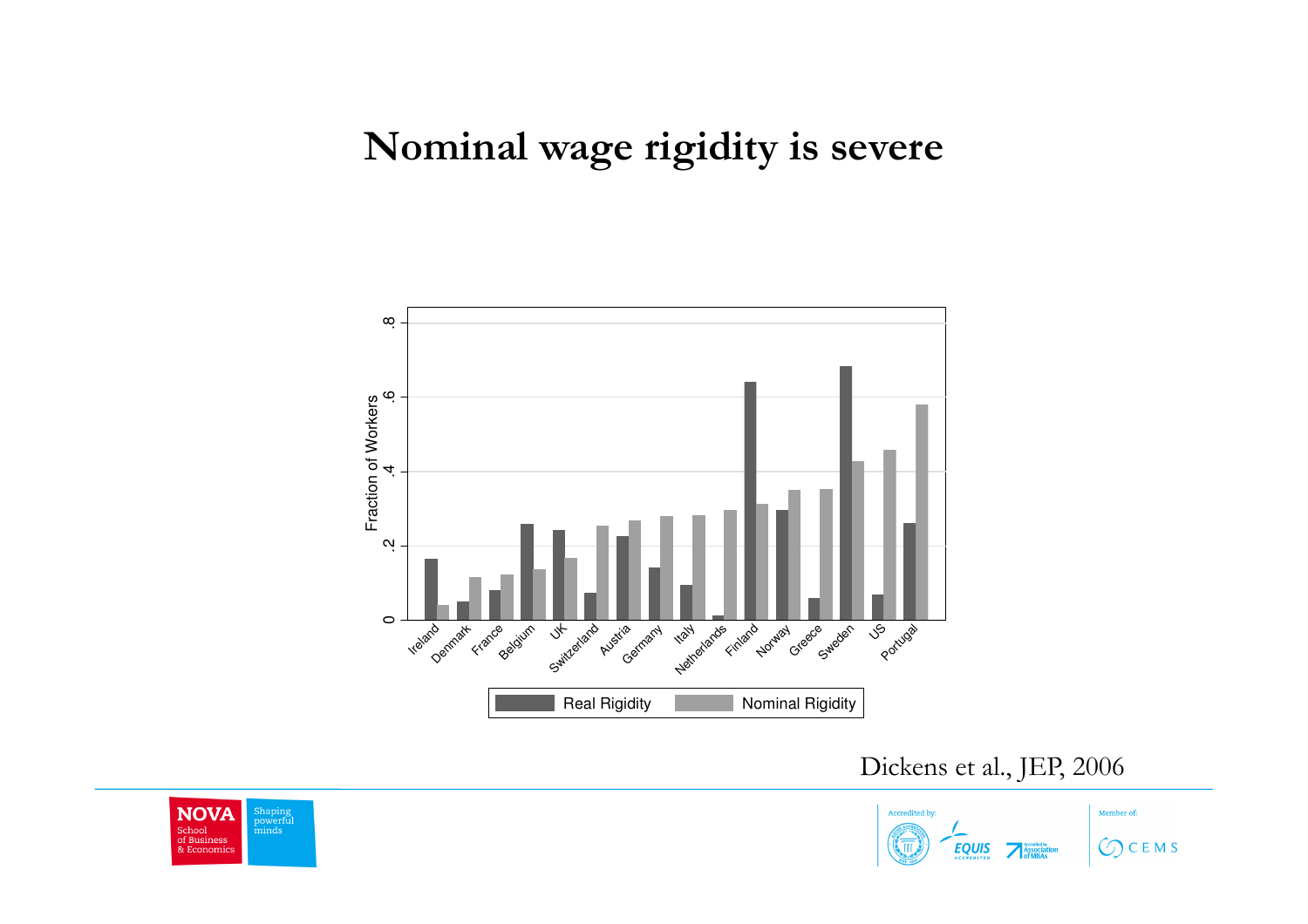Wage freezes are widespread

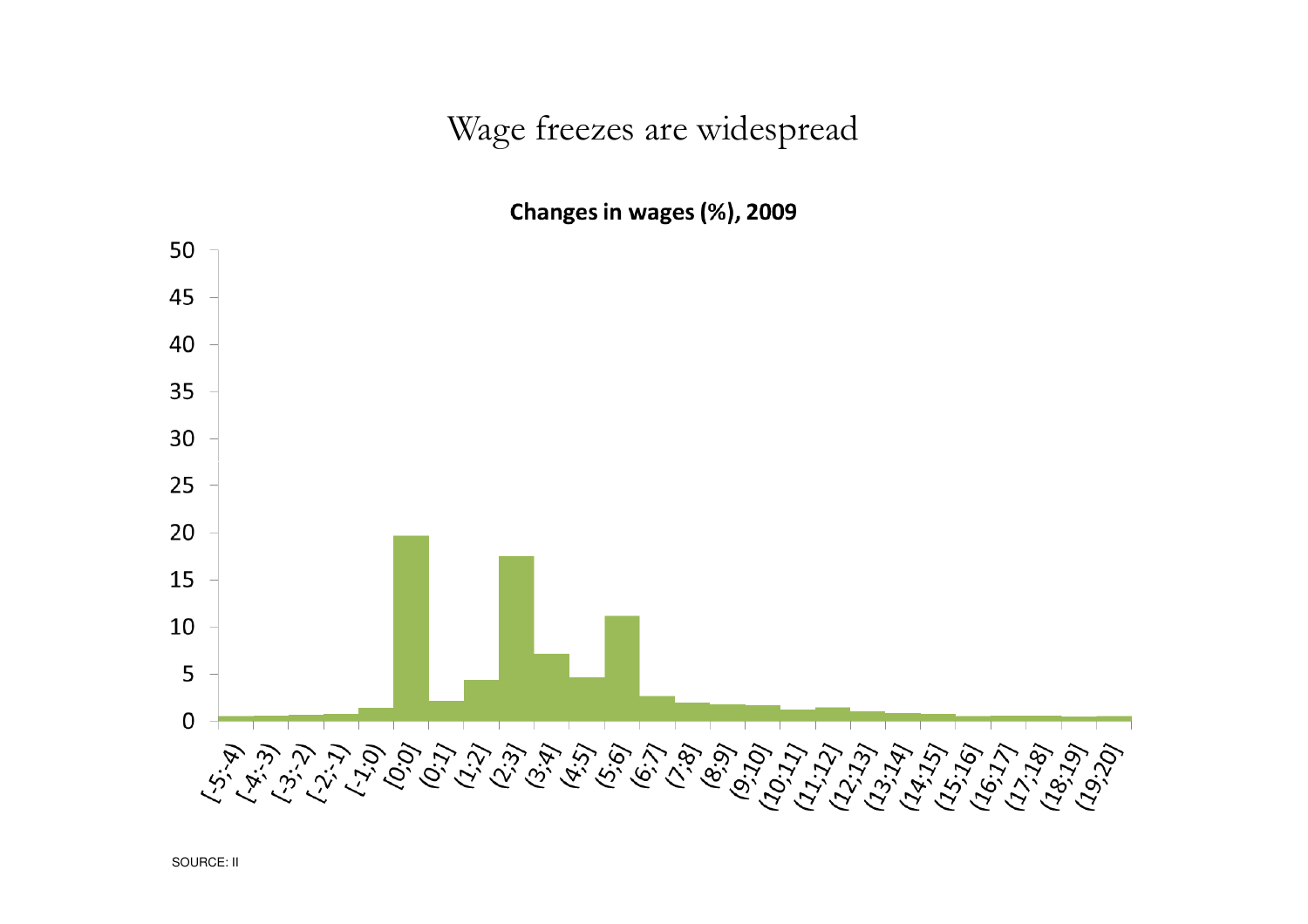### and increased with the downturn

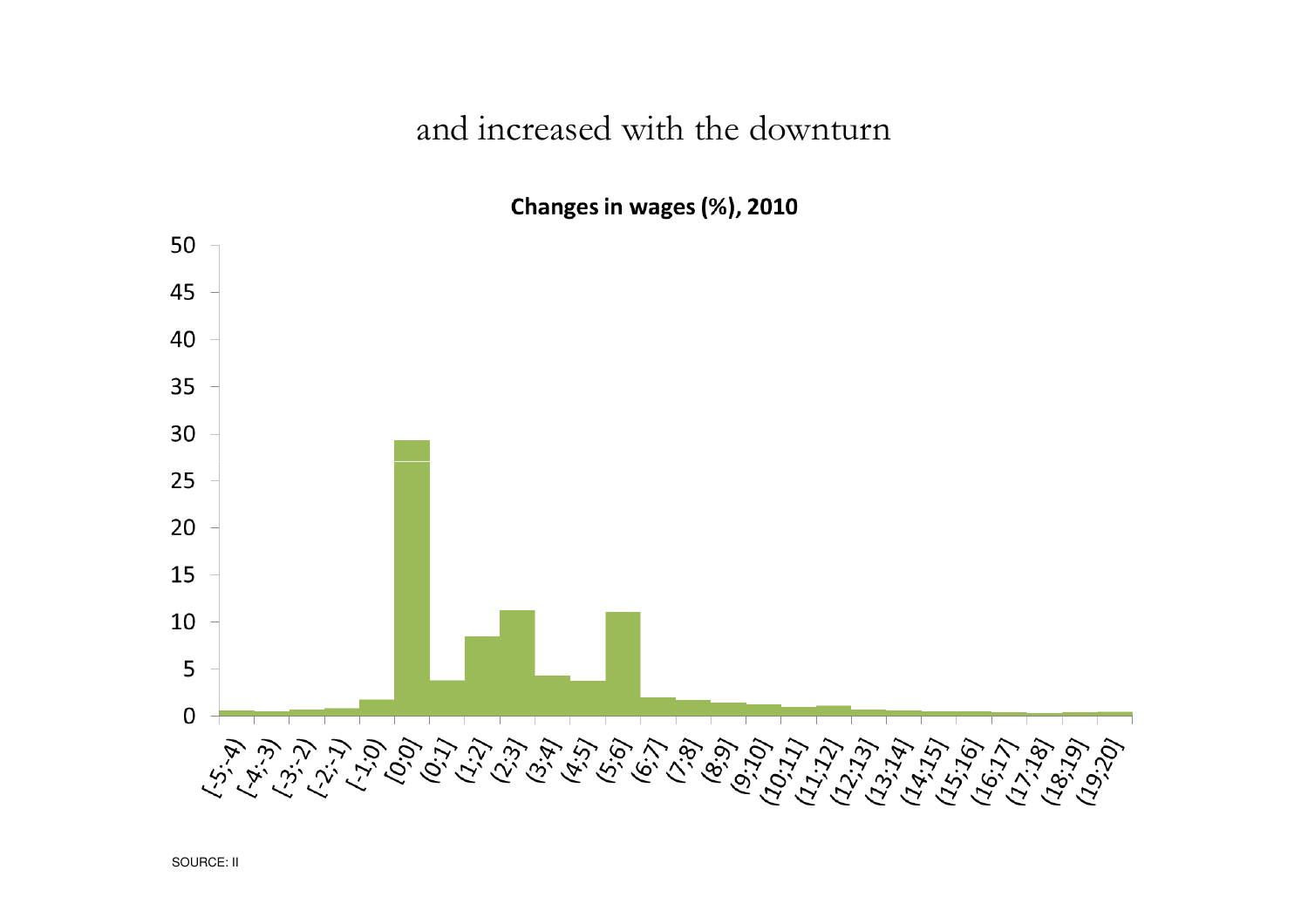### significantly

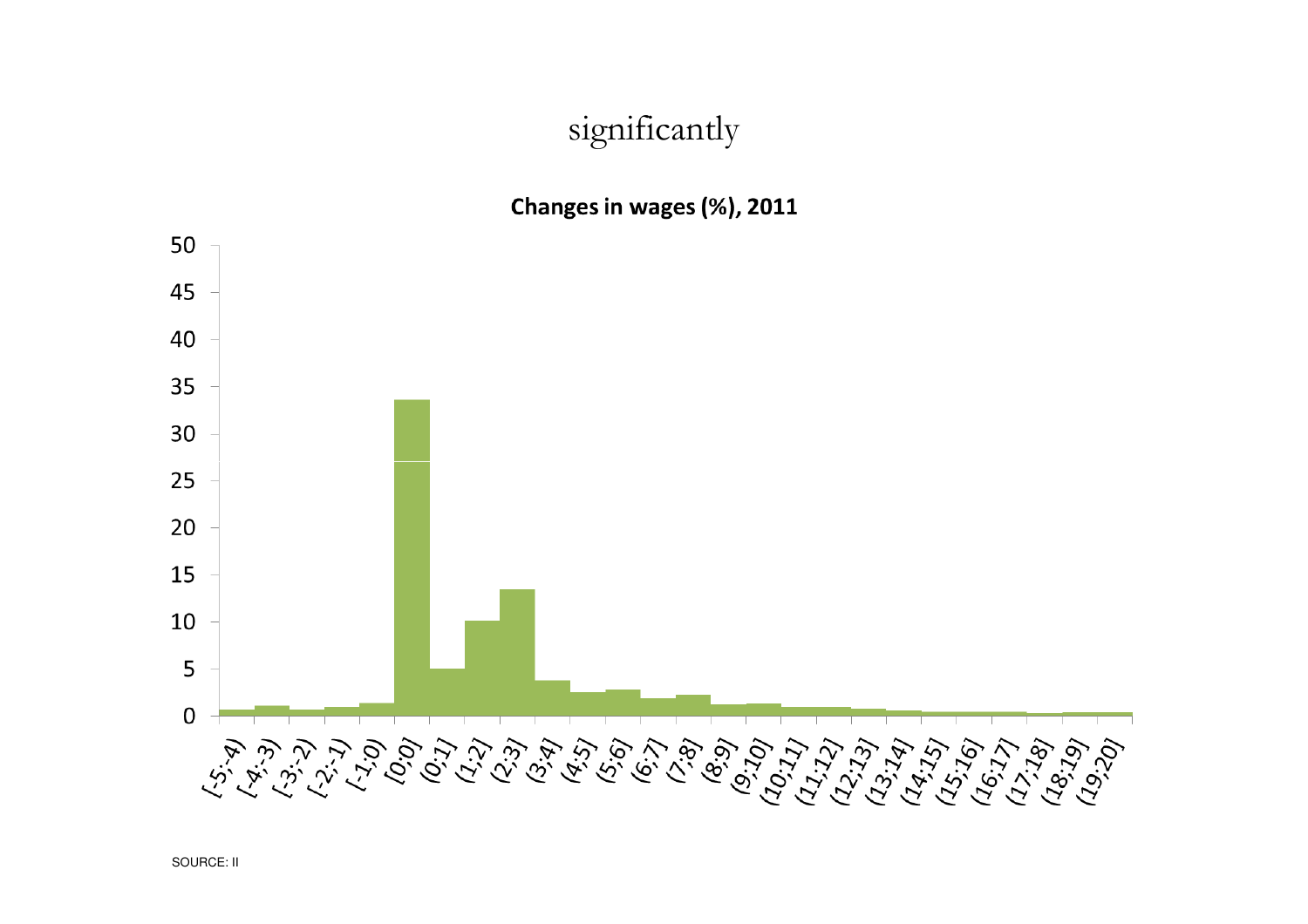### Very Significantly

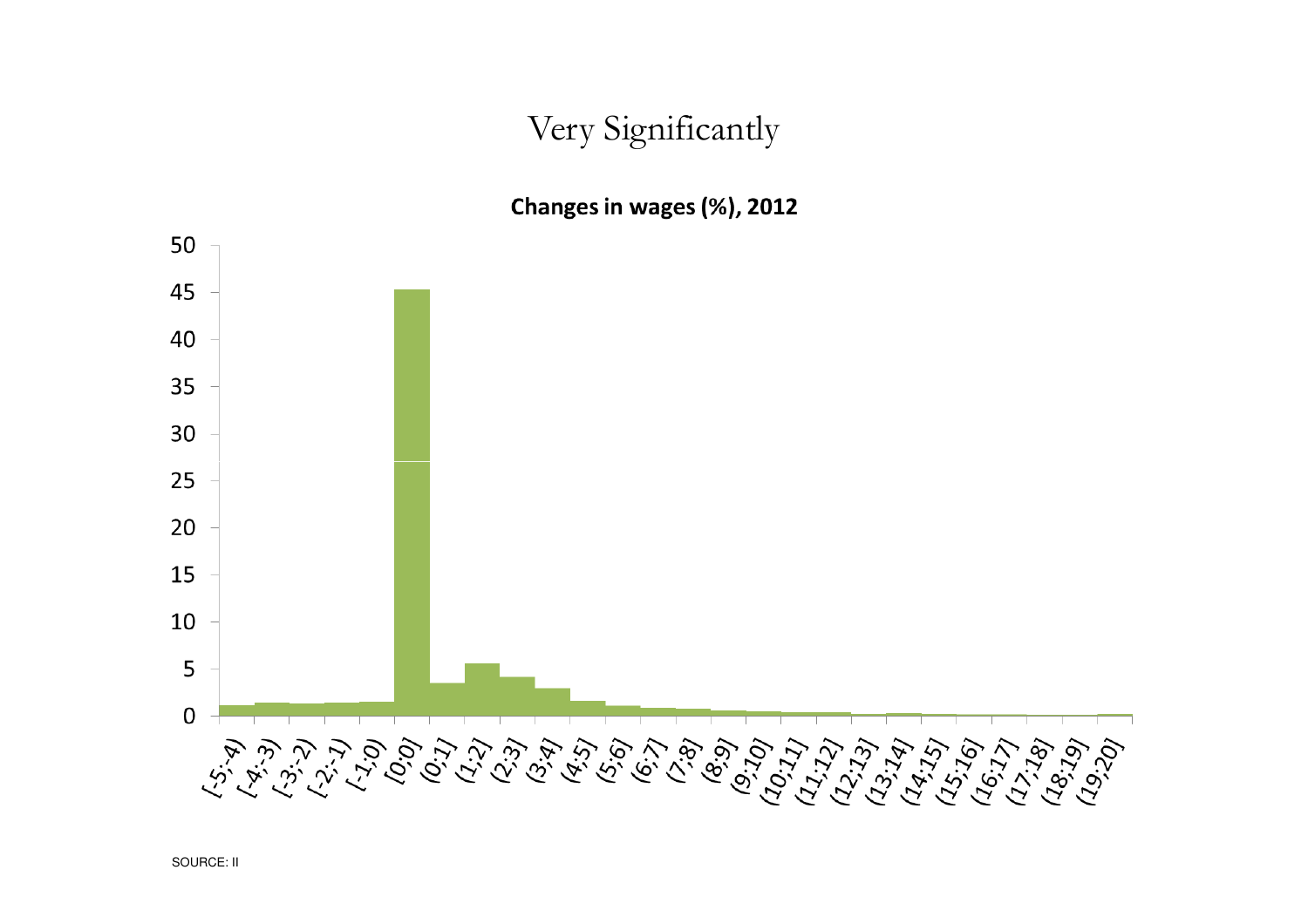# Insider Outsider Forces in Wage Formation

| Insider wages                | 66% |
|------------------------------|-----|
|                              |     |
| <b>Collective agreements</b> | 22% |
|                              |     |
| Minimum wages                | 11% |
|                              |     |
|                              |     |



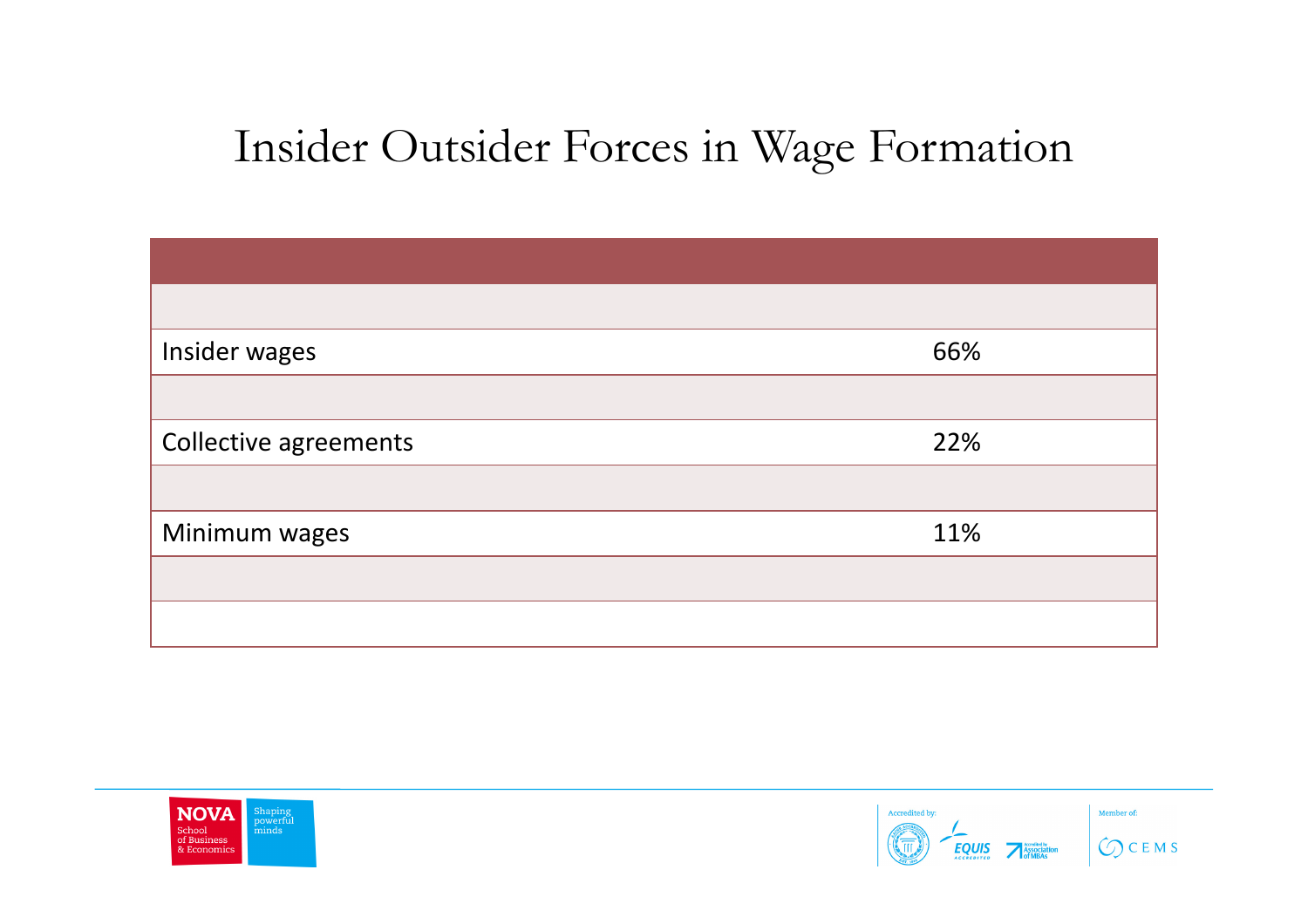# Firm Failure and the Role of Insider-Outsider Forces

| Insider wages                | 0.01    |
|------------------------------|---------|
|                              |         |
| <b>Collective agreements</b> | $-0.05$ |
|                              |         |
| Minimum wages                | $-0.09$ |
|                              |         |
|                              |         |



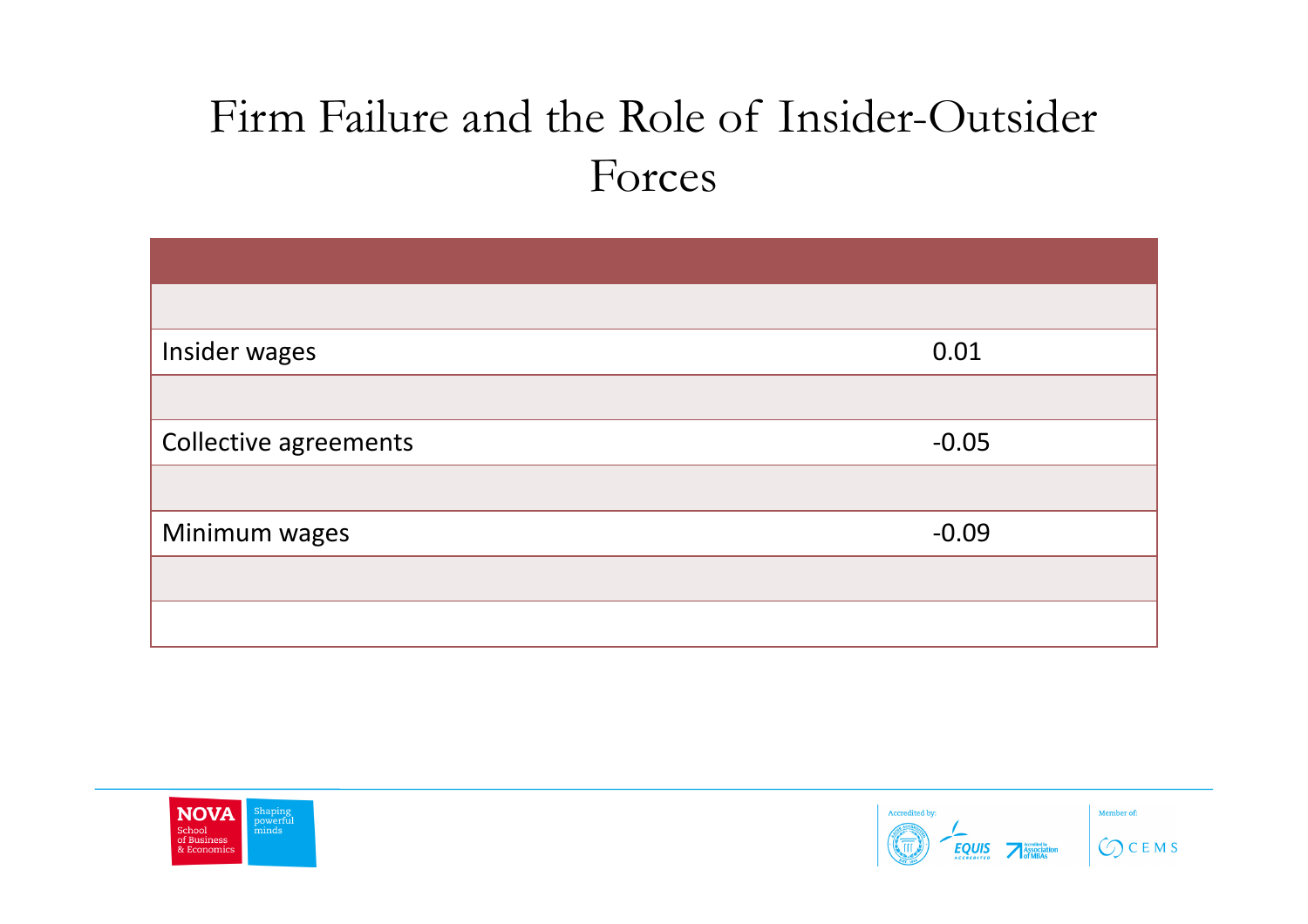### Who Do Unions Represent?

- Super-Insiders
- High wage workers
- –With open-ended contracts
- That work in protected sectors or firms:
	- Monopolies
	- •Public Sector
	- $\bullet$ Non-tradable sectors
	- Large firms
- Employer associations also tend to represent large high wage firms



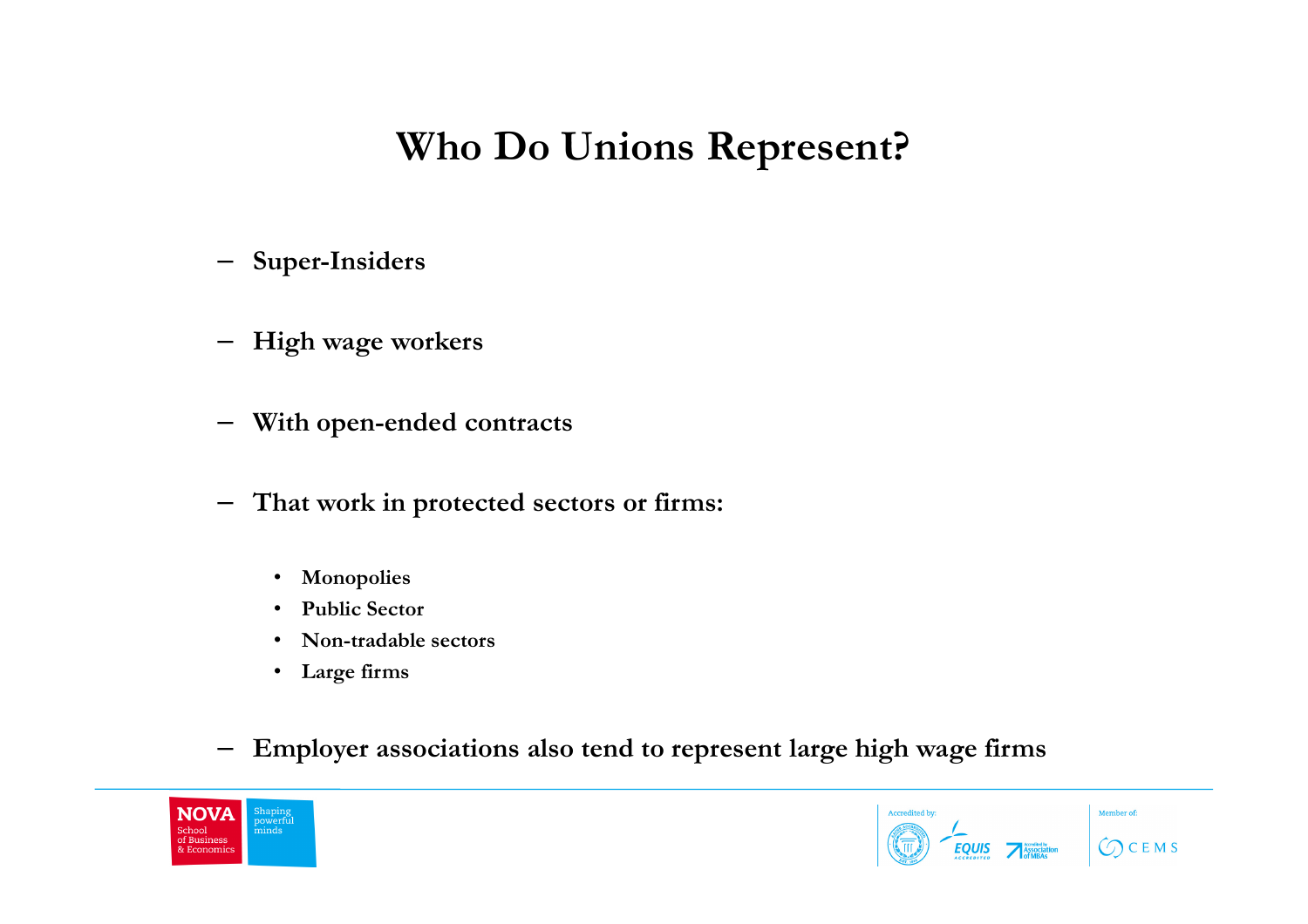# Union Density (2010)

| <b>Total</b>                                  | 10.4 % |
|-----------------------------------------------|--------|
|                                               |        |
| <b>Males</b>                                  | 10.9%  |
| Females                                       | 9.8%   |
|                                               |        |
| <b>Private Sector</b>                         | 8.8%   |
| <b>Public Enterprises</b>                     | 49.8%  |
|                                               |        |
| Large Firms (larger than 100 workers)         | 20.6%  |
| Small Firms (smaller or equal to 100 workers) | 3.6%   |



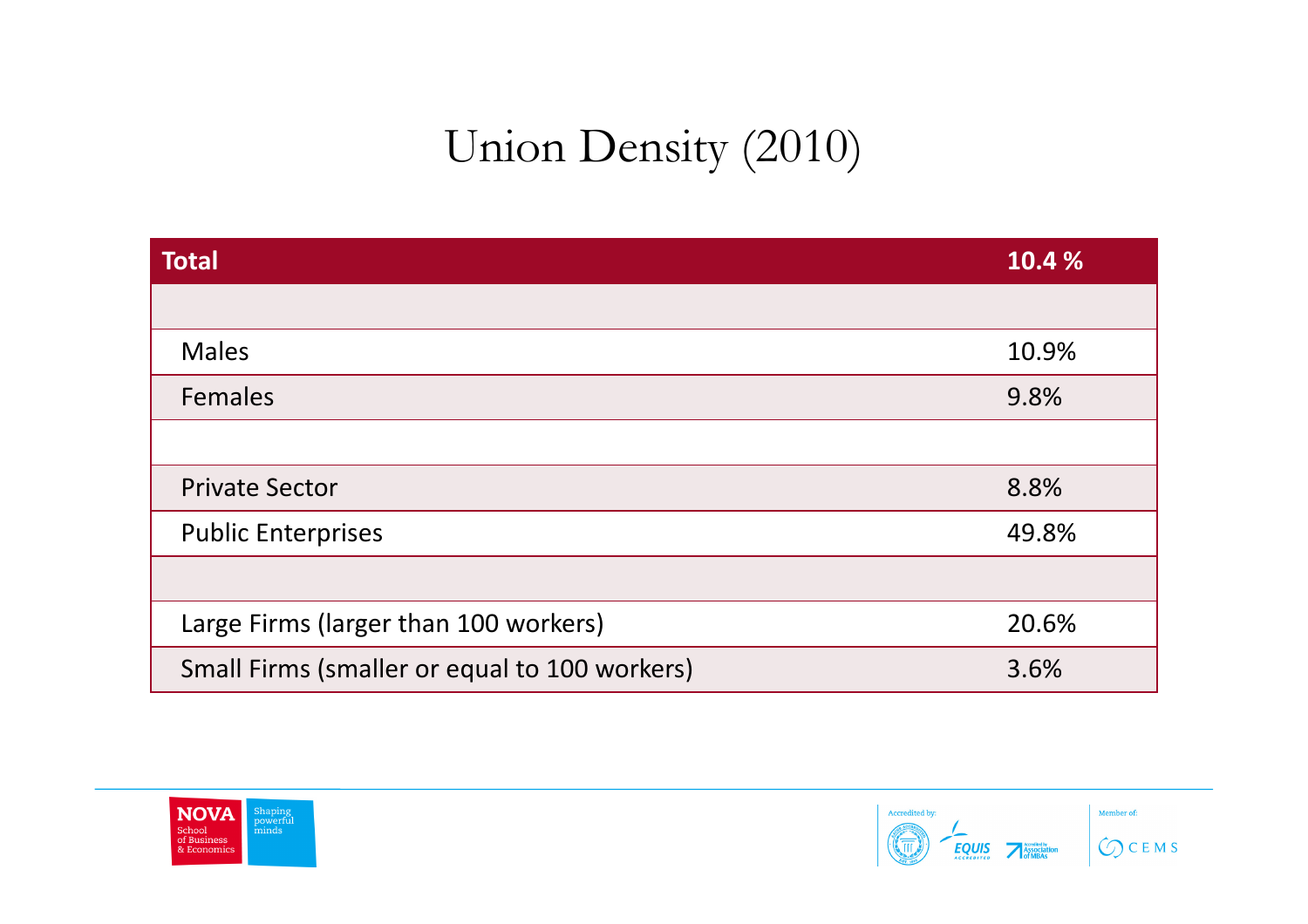# Union Premium

|                                                | <b>Males</b> | Females |
|------------------------------------------------|--------------|---------|
|                                                |              |         |
| Gross wage premium                             | 117.1%       | 99.4%   |
|                                                |              |         |
| Accounting for demographic characteristics     | 52,2%        | 39,6%   |
|                                                |              |         |
| Accounting for the characteristics of the firm | 34.7%        | 21%     |
|                                                |              |         |
|                                                |              |         |



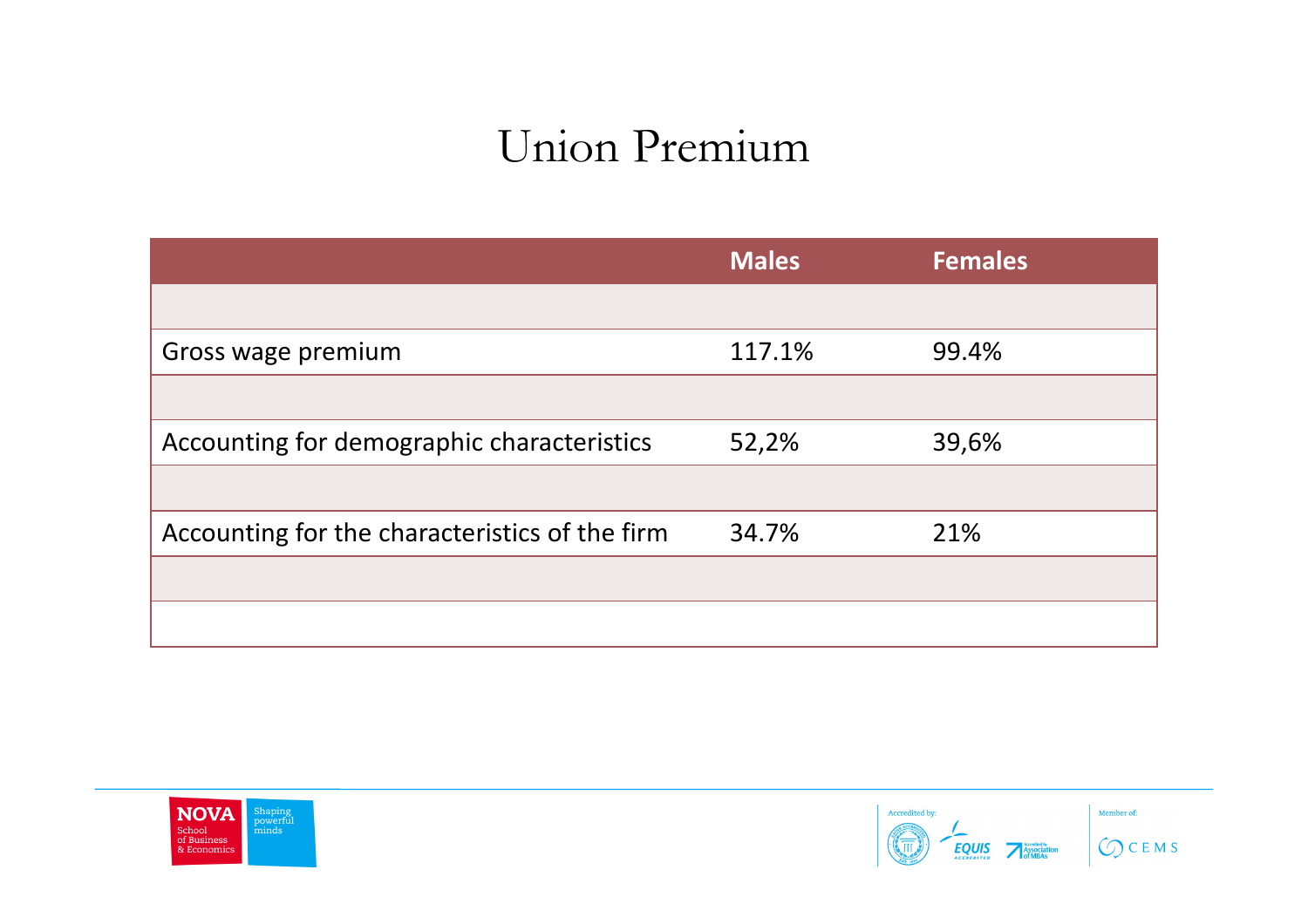# Unemployment rate

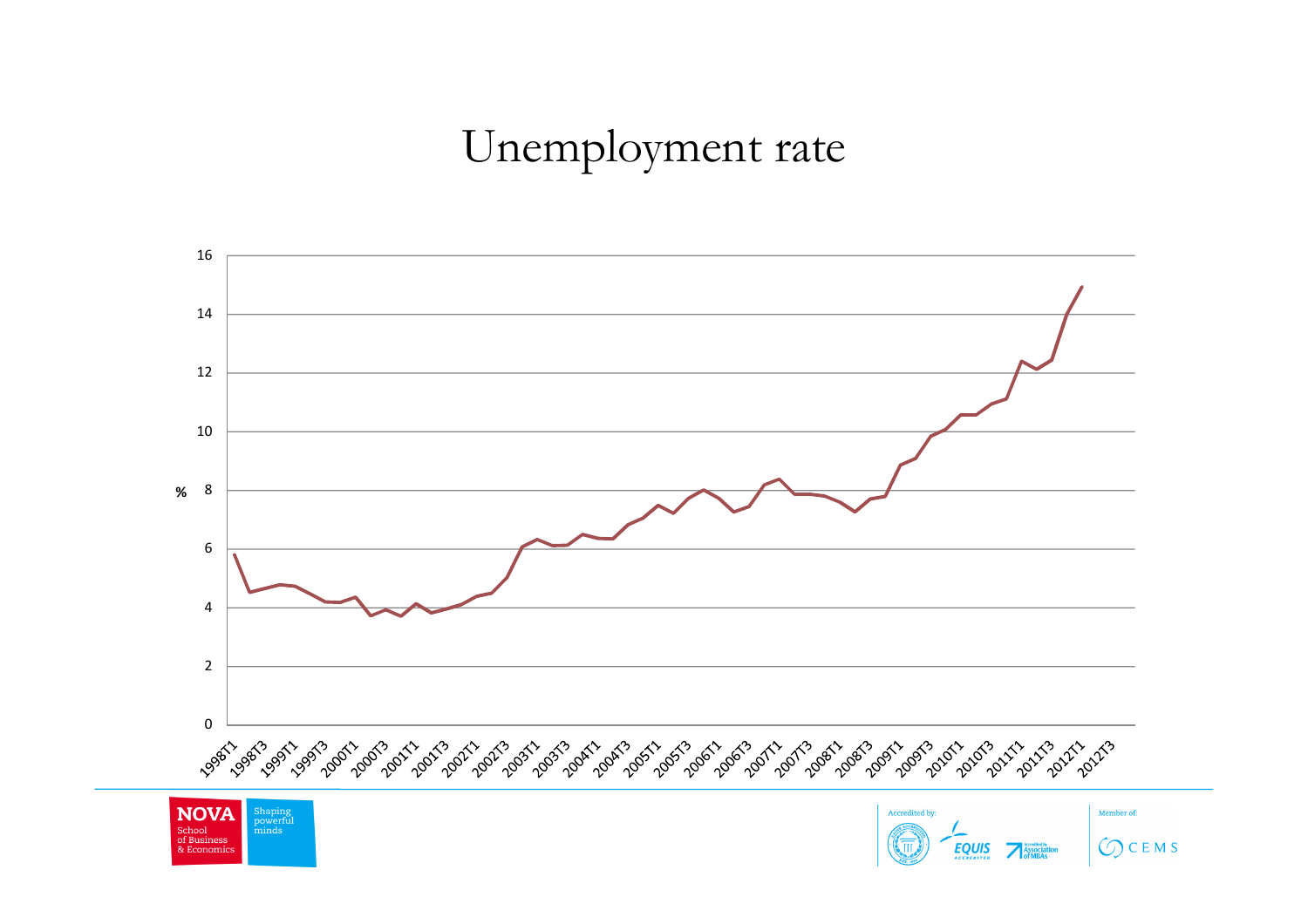## A glimpse of labour market reforms under way

- Freeze on minimum wages until better labor market conditions
- A clear criteria to extend wage agreements to the all sector
- Reductions on severance pay
- Reductions on overtime pay
- Flexible work schedule arrangements (bank of hours)
- Reduction on administrative costs of individual dismissals



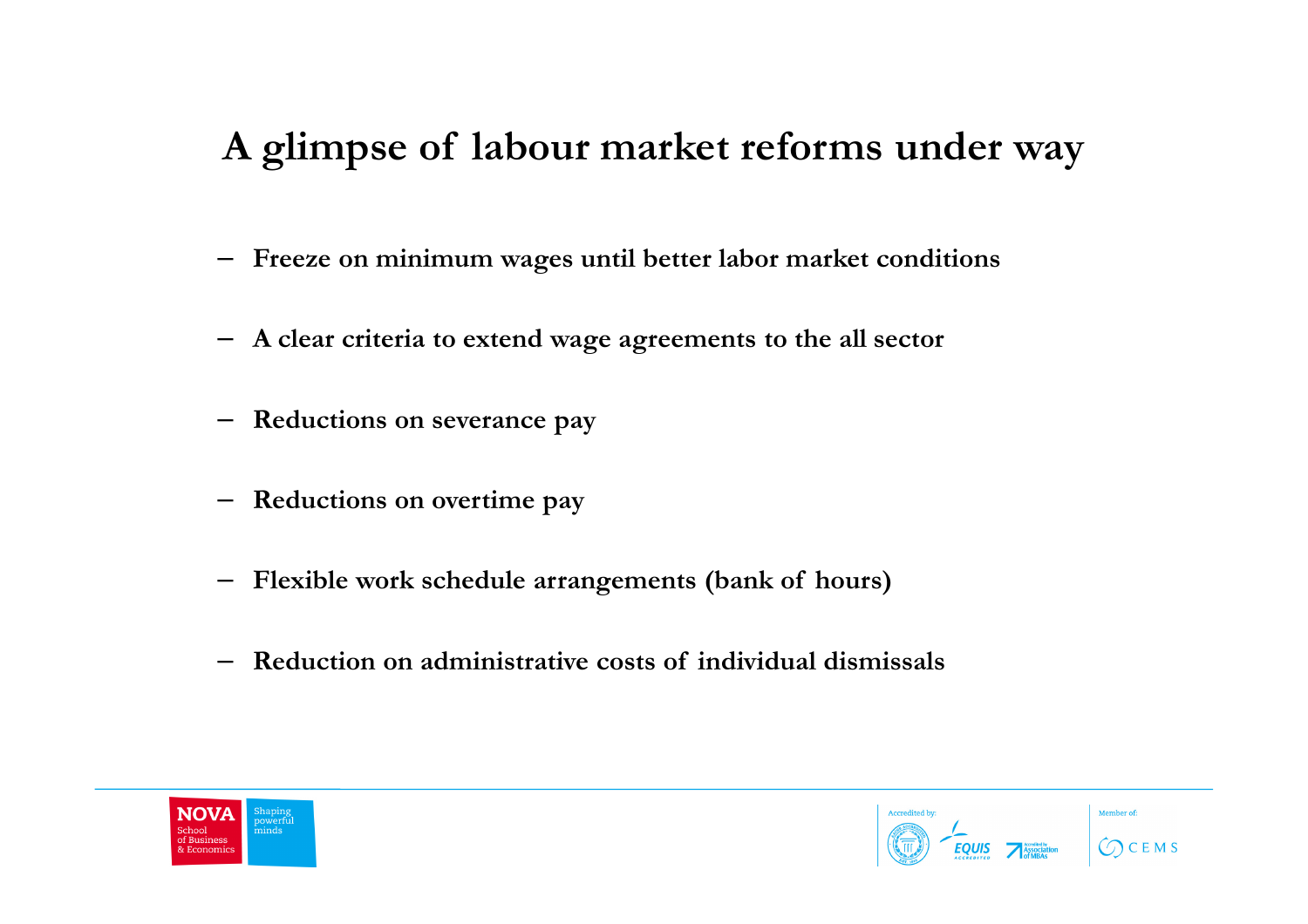## Reforms still needed

- End the monopoly of wage bargaining by trade unions
- Promote firm-level wage negotiations (through work councils)
- Allow firms to opt-out from collective agreements
- Prepare opting-in options for the future
- Introduce representation mechanisms that reveal the actual constituency of unions and employer associations (e.g., firm level elections)
- Independent financing of trade unions and employer associations